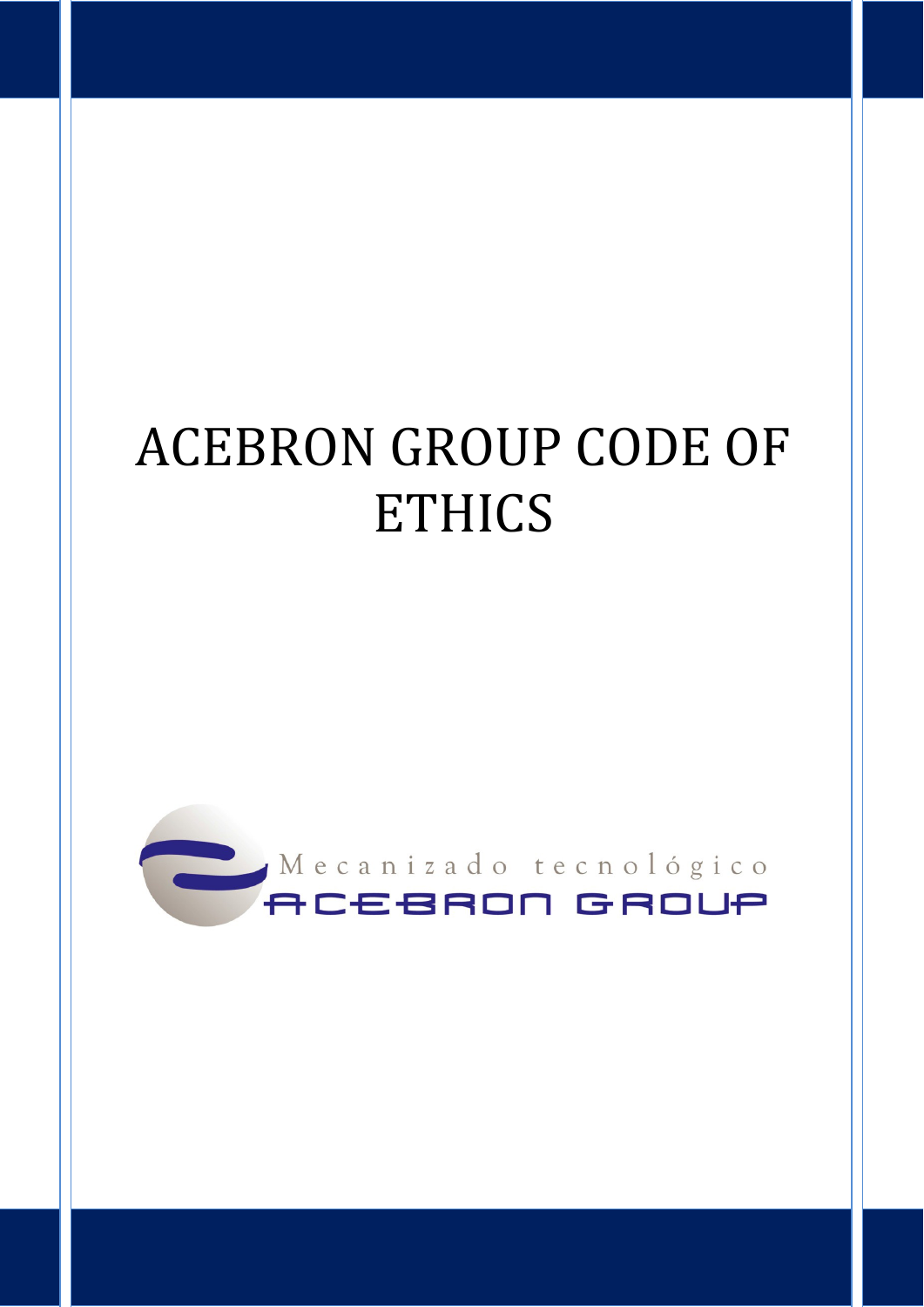

Edición 1

- **1. Purpose**
- **2. Scope of application**
- **3. Corporate values**
- **4. Conduct guidelines** 
	- **4.1. Basic principles of conduct**
	- ‐ **Respect for the law**
	- ‐ **Ethical integrity**
	- ‐ **Respect for Human Rights**
	- ‐ **Occupational safety**
	- ‐ **Environmental protection**
	- **4.2. General conduct guidelines**
	- ‐ **Enhancement of the Group's reputation**
	- ‐ **Loyalty to the Group and conflicts of interest**
	- **4.3. Relationship with and between the Group's people**
	- ‐ **The work environment**
	- ‐ **Equal opportunities and non-discrimination**
	- ‐ **Diversity**
	- ‐ **Professional development and training**
	- ‐ **Occupational health and safety**
	- ‐ **Eradication of child and forced labour**
	- ‐ **Trade union rights**
	- ‐ **Privacy of data of a personal nature**
	- ‐ **Use and protection of Group assets and resources**
	- **4.4. Relationship with the market**
	- ‐ **Quality and innovation**
	- ‐ **Transparency and accuracy of information**
	- ‐ **Transaction management aimed at preventing illegal payments**
	- ‐ **Confidentiality**
	- ‐ **Respect for free competition and market behaviour**
	- ‐ **Relationship with suppliers and contractors**
	- ‐ **Prevention of money laundering**
	- **4.5. Community relations**
	- ‐ **Environmental protection**

|  | Edition:<br>l I-AG-00 | Effective date 08th February 2018 | Page 2 of 1 |
|--|-----------------------|-----------------------------------|-------------|
|--|-----------------------|-----------------------------------|-------------|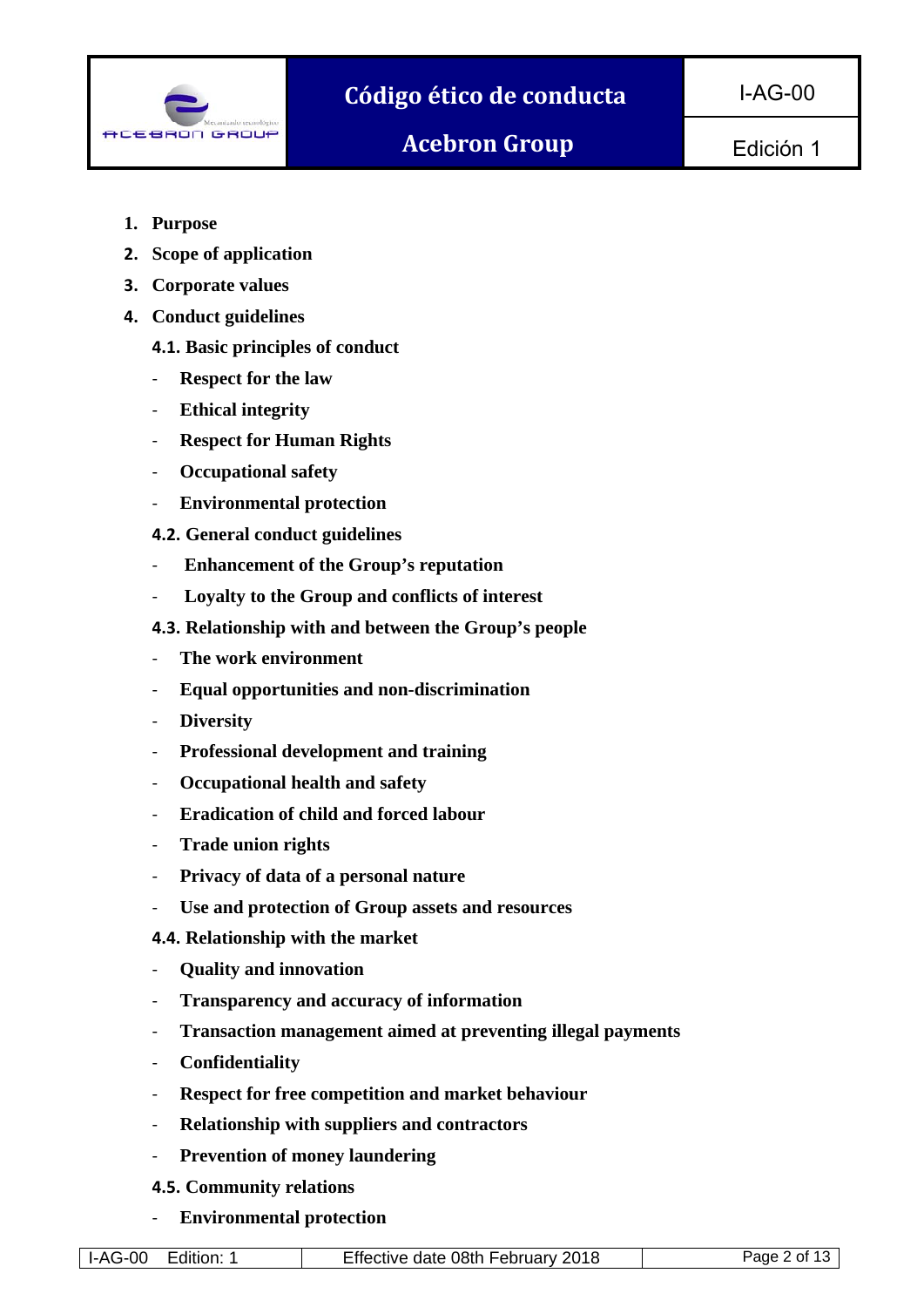

Edición 1

- ‐ **Corruption**
- ‐ **Commitment to society**
- **5. Monitoring and control** 
	- **5.1. Monitoring Committee**
	- **5.2. Communication Channel**
	- **5.3. Corrective and disciplinary measures**
- **6. Dissemination of the Code of Ethics**

|--|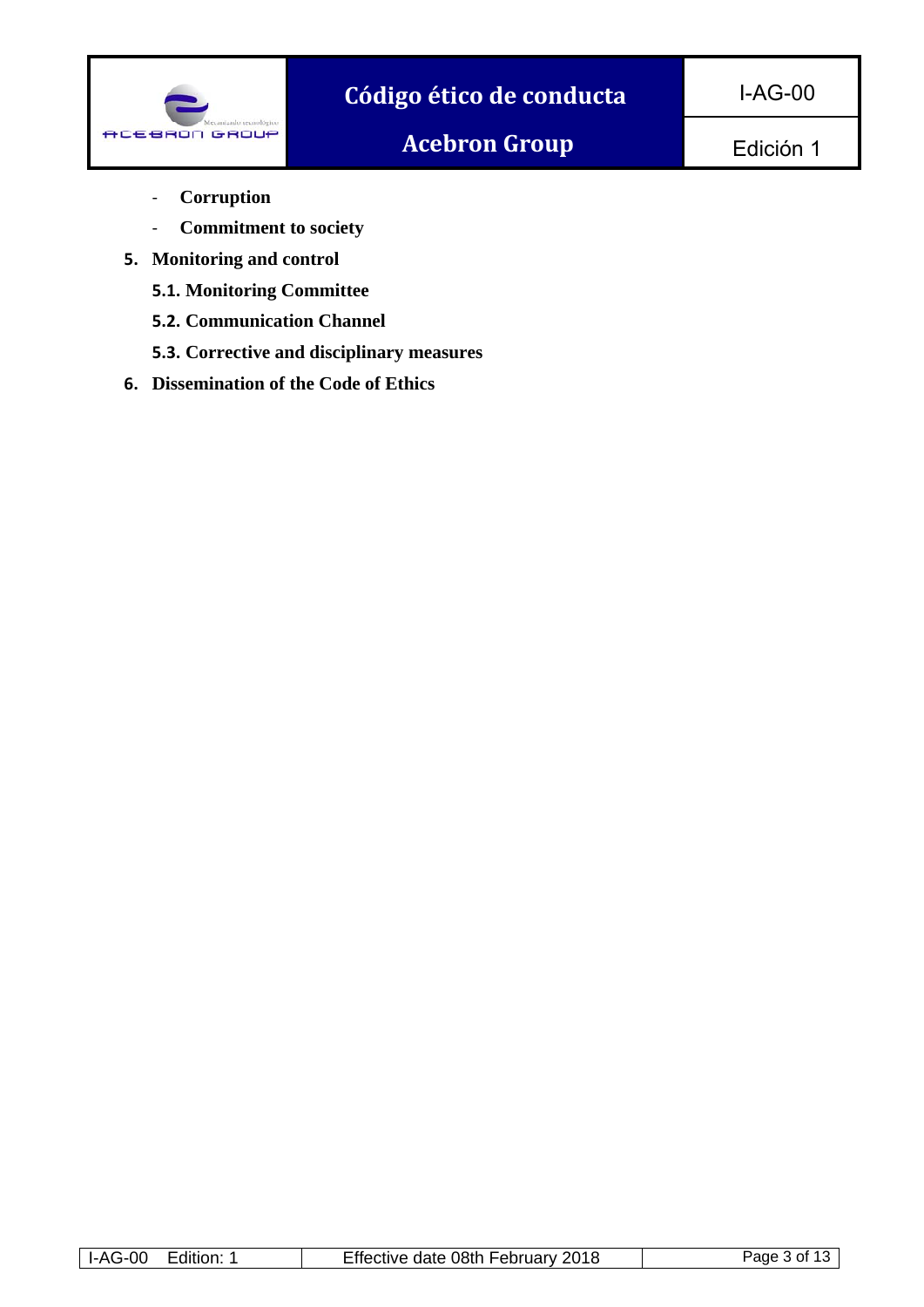

# **1. Purpose**

Acebrón Group's Code of Conduct and Corporate Responsibility is intended to provide a clear statement of the values, principles and standards of conduct that must govern the behaviour of everyone associated with the Group in the course of its business and professional activity.

This Code ensures collective implementation of Acebrón Group's commitments, effective compliance with human and labour-related rights and integration of all the people who compose the company, with their complexity and diversity, into Acebron's corporate culture.

This Code has the following objectives:

- ‐ To implement the models and guidelines of professional, ethical and responsible behaviour that must guide all those who make up the Acebrón Group in the course of its activity.
- ‐ To prevent the commission of criminal acts and potentially unlawful conduct by the persons bound by this Code in performance of their work.
- ‐ To set up the monitoring and control mechanisms required to ensure compliance.

#### **2. Scope of application**

The scope of application of this Code covers all companies in the Acebrón Group and all personnel of the same: directors, management, employees and subsidiaries.

The Code shall be taken into account as one of the selection criteria when establishing business relationships with other companies or self-employed professionals, which must have adopted similar commitments to those set forth herein.

In companies in which Acebrón Group is represented on the Board of Directors, the director(s) appointed by the Group shall propose, whenever possible, that the investee company adopt values similar to those set forth in this Code of Ethics.

#### **3. Corporate values**

This Code is one of the main elements of Acebrón's Corporate Social Responsibility management and is the channel for implementation of the following values assumed by the Group:

- ‐ Integrity, honesty, ethical behaviour and efficacy in all activities undertaken by the Group.
- ‐ Spirit of excellence and continuous improvement in professional performance.

| Edition:<br><b>I-AG-00</b> | Effective date 08th February 2018 | Paɑe 4 of 1: |
|----------------------------|-----------------------------------|--------------|
|                            |                                   |              |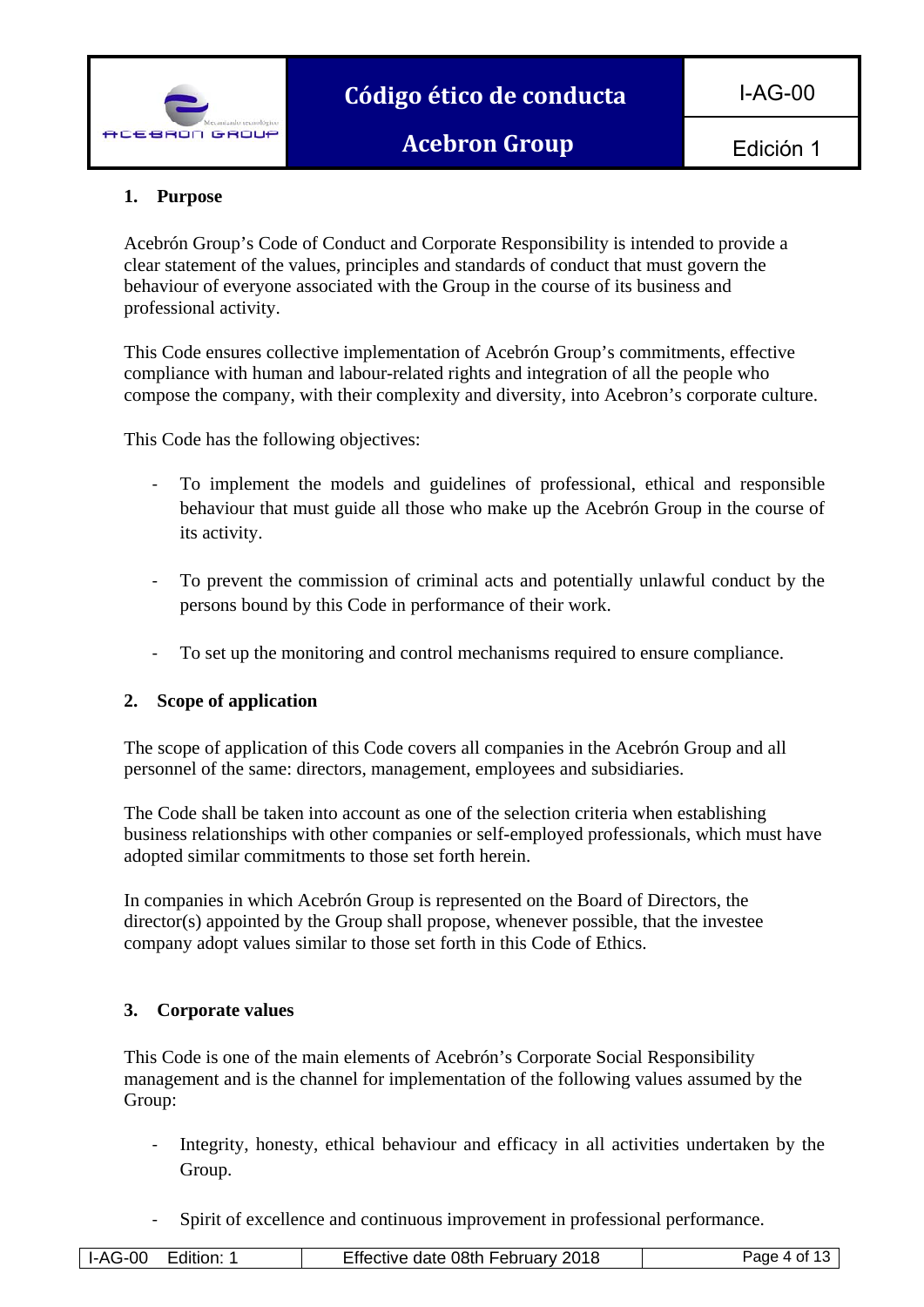

‐ Loyalty and accountability to clients, Group personnel and the community.

‐ Transparency in the dissemination of information, which shall be sufficient, accurate and verifiable.

These values are the cornerstone of this Code and set the general conduct guidelines that all Acebrón Group personnel must observe in the course of their business and professional activity.

# **4. Conduct guidelines**

# **4.1. Basic principles of conduct**

# **4.1.1. Respect for the law**

Acebrón's business and professional activities shall be performed in strict compliance with the currently applicable legislation in all countries in which the Group operates.

The fact that a particular infringement represents a generalised type of breach tolerated by the authorities of the country involved shall be no excuse for breaking the law.

# **4.1.2. Ethical integrity**

The business and professional activities of Acebrón Group shall be performed in accordance with the principles of honesty, avoidance of all forms of corruption and respect for the specific circumstances and needs of all parties involved.

The Acebrón Group shall foster recognition and positive valuation of conduct in accordance with the principles set forth in this code among its employees.

# **4.1.3. Respect for Human Rights**

All activities undertaken by Acebrón Group and the people who compose it shall strictly respect the Human Rights and Civil Liberties enshrined in the Universal Declaration of Human Rights.

#### **4.1.4. Occupational safety**

The highest safety standards shall be observed in all processes, facilities and services involved in the performance of Acebrón's business and professional activities, and the Company shall provide the best possible occupational health and safety conditions to its employees.

| Page 5 of 13 L<br>Effective date 08th February 2018<br>l I-AG-00<br>Edition: |
|------------------------------------------------------------------------------|
|------------------------------------------------------------------------------|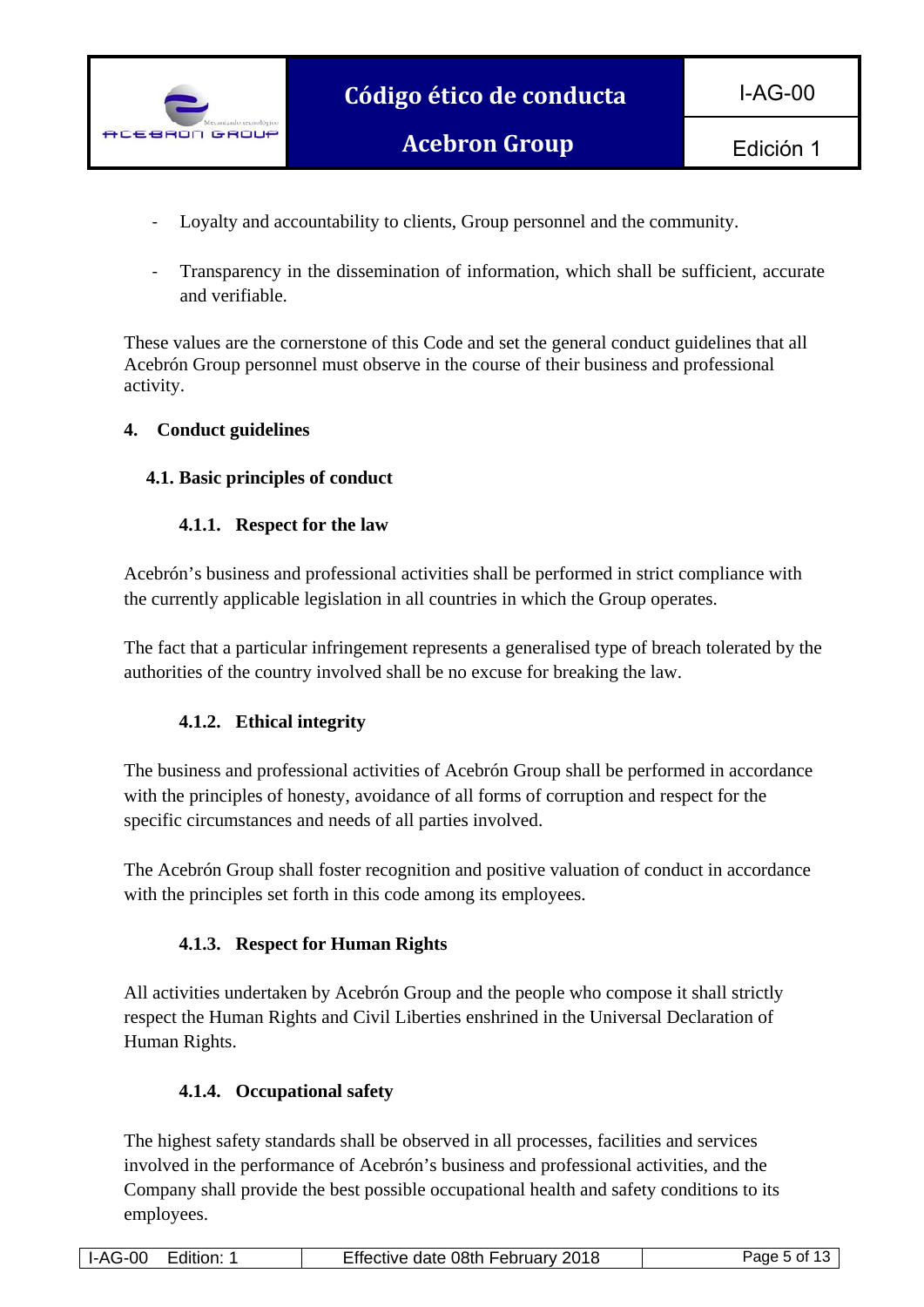Edición 1

# **4.1.5. Environmental Protection**

All Acebrón Group's business and professional activities shall meet the standards set forth in the provisions of the currently applicable environment-related legislation. The Group shall seek to minimise the impact of its business activities on the environment and shall foster conservation of biodiversity and sustainable management of resources.

# **4.2. General conduct guidelines**

# **4.2.1. Enhancement of the Group's reputation**

Acebrón has an excellent reputation due to its extensive experience in the field and a qualified, loyal technical team committed to the values and know-how that constitute the Group's corporate culture.

All members of the Company shall take part in the task of strengthening the Group name, and all of us shall take responsibility for ensuring its reputation.

# **4.2.2. Loyalty to the Group and conflicts of interest**

The Acebrón Group endeavours to safeguard the interests of all stakeholders involved in its business activities at all times, and shall implement the appropriate measures and procedures to identify and resolve potential conflicts of interest.

All people associated with the Group shall foster and promote the interests of the Group to the exclusion of any private activity or merely personal objectives that could give rise to conflict of interest. In the event that conflict of interest occurs in spite of the foregoing, all stakeholders undertake to detect, report and play an active part in eradicating said behaviour.

#### **4.3. Relationship with and between the Group's people**

#### **4.3.1. The work environment**

The Acebrón Group strives to create working environments in which trust and respect for human dignity, goodwill and teamwork predominate. The Group expressly prohibits abuse of authority and any other conduct that could generate an intimidating, offensive or hostile work environment.

All members of the Acebrón Group shall help to create and maintain a pleasant, safe and rewarding working environment that encourages people to work to the best of their ability.

#### **4.3.2. Equal opportunities and non-discrimination**

The Acebrón Group guarantees equal opportunities and is committed to providing the resources to help its employees in their professional and personal development.

|  | :dition:<br><b>I-AG-00</b> | Effective date 08th February 2018 | Page 6 of 1 |
|--|----------------------------|-----------------------------------|-------------|
|--|----------------------------|-----------------------------------|-------------|

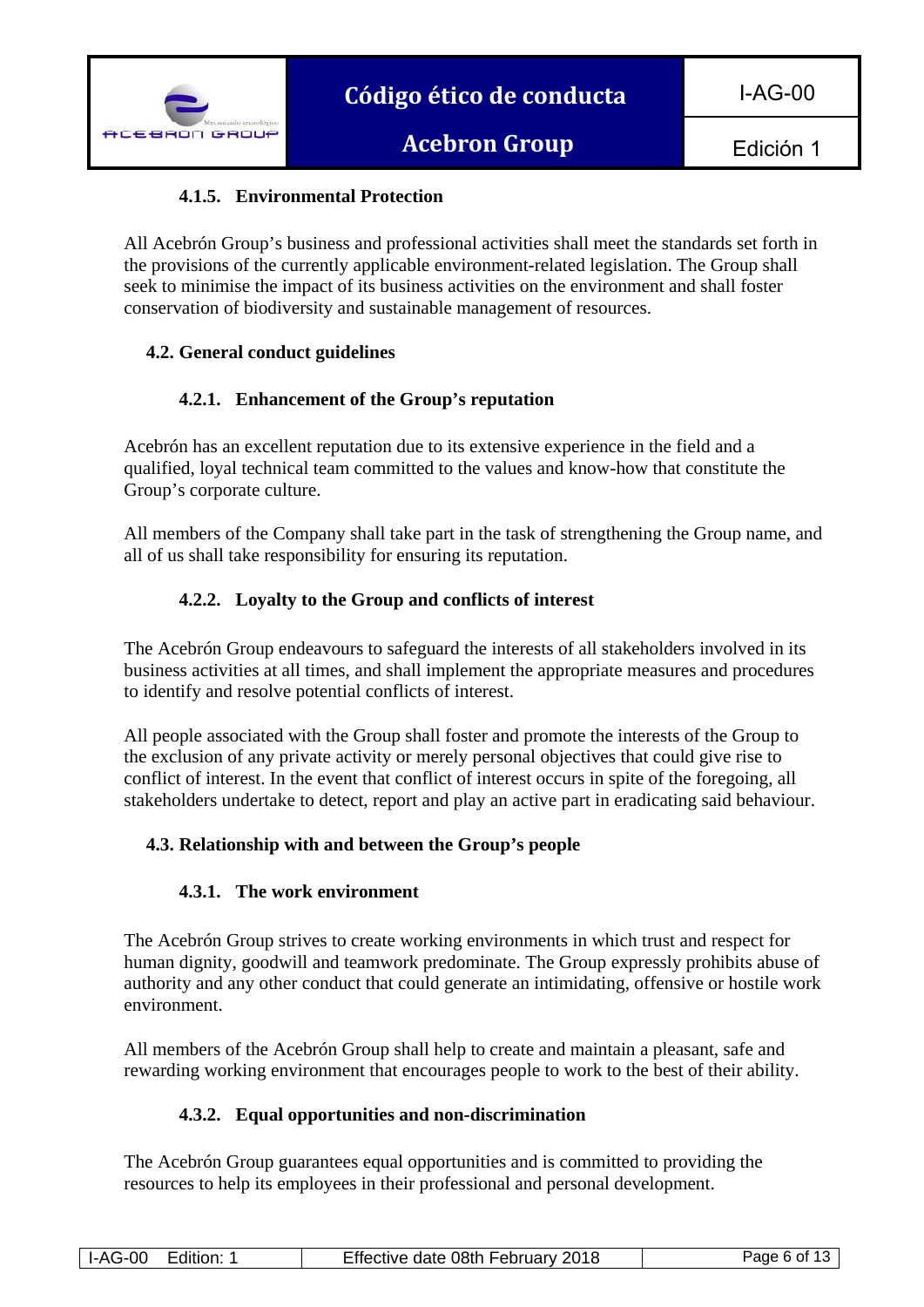

All activities undertaken by Acebrón Group and the people who compose it shall strictly respect the Human Rights and Civil Liberties enshrined in the Universal Declaration of Human Rights.

Likewise, the Group expressly prohibits discrimination on the basis of gender, race, sexual orientation, religious belief, political opinion, nationality, social origin, disability or any other circumstance likely to be a source of discrimination. The people who make up the Acebrón Group shall foster the principles of equal opportunity and non-discrimination and help to generate a diverse and inclusive working environment.

# **4.3.3. Diversity**

The Acebrón Group works for integration of diversity and complexity into its human resources while ensuring collective application of a single set of internal regulations.

All people involved in the Group's activities are expected respect diversity, to have an active attitude in favour of integration and to foster a strong corporate identity.

# **4.3.4. Professional development and training**

The Acebrón Group is committed to providing the resources to contribute to learning, training and updating the knowledge and skills base of Group personnel with the aim of enhancing their employability and professional development and providing more added value to customers, partners and society in general.

In turn, the Group's employees are expected to take part in the training programmes required for their job positions and to make every effort to benefit from the courses they attend.

# **4.3.5. Occupational health and safety**

Occupational health and safety are fundamental aspects for the Acebrón Group, which undertakes to provide the means required to minimise hazards in the workplace for both its own employees and those of its subcontractors.

Everyone in the Group shall work actively in full compliance with the applicable legislation to ensure that Acebrón creates and maintains a safe working environment wherever it operates, and voluntarily implements the preventive measures required to create the best possible conditions of occupational health and safety.

# **4.3.6. Eradication of child and forced labour**

The Acebrón Group subscribes to and promotes compliance with the Declaration of Human Rights and avoids working with organisations that violate the same. Therefore the Group undertakes to comply with all labour-related provisions enacted by the International Labour Organisation (ILO) and the Global Compact.

Likewise, all members of the Group shall work to ensure compliance with these provisions,

| Effective date 08th February 2018<br><b>I-AG-00</b><br>-dition:<br>'age<br>ot 1 |
|---------------------------------------------------------------------------------|
|---------------------------------------------------------------------------------|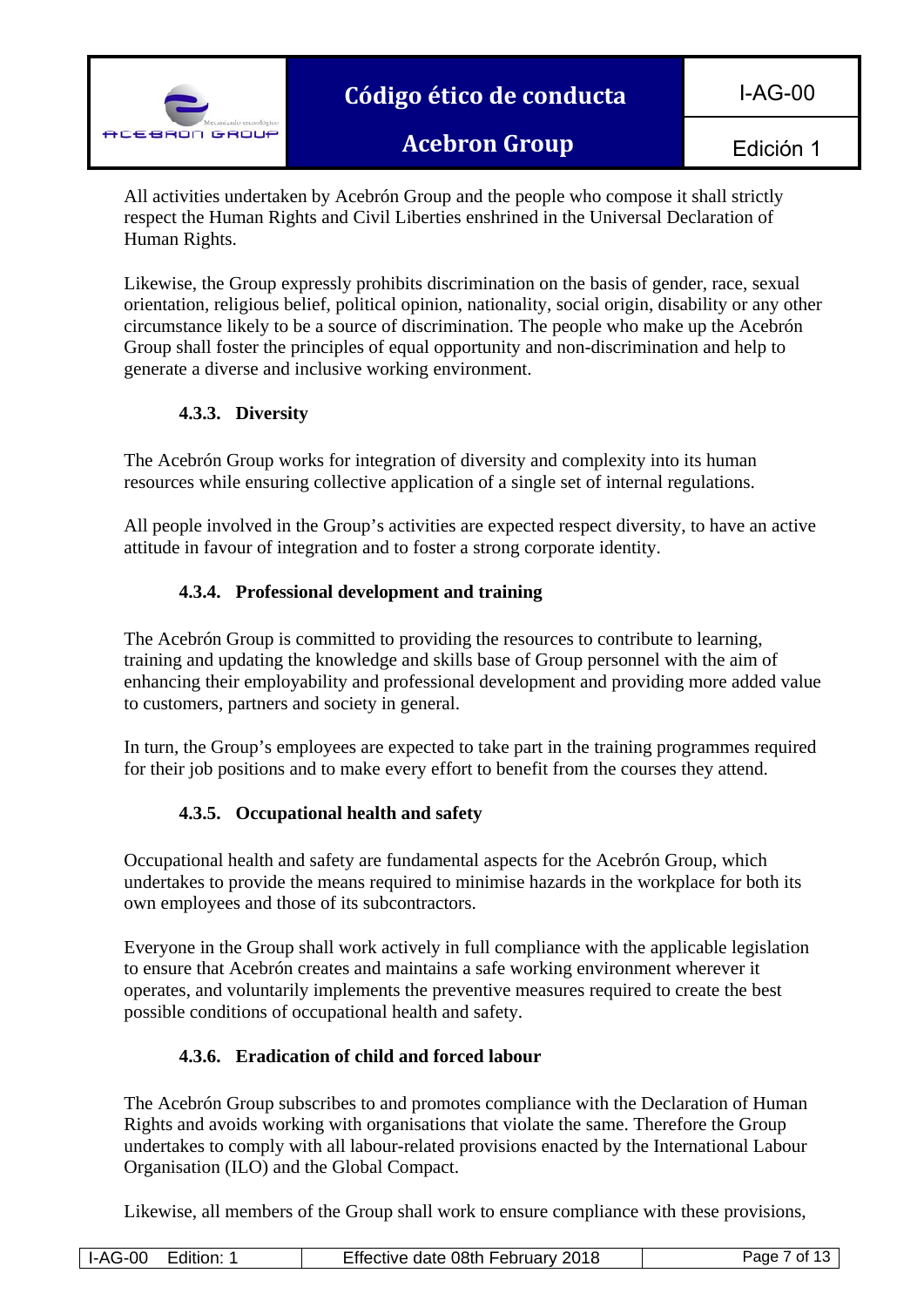

I-AG-00

with special attention to those relating to child labour and forced labour.

# **4.3.7. Trade union rights**

All personnel employed by the Group have the right to membership of and free association with trade unions. The Acebrón Group shall cooperate with the necessary organisations to achieve this end.

#### **4.3.8. Privacy of data of a personal nature**

The Acebrón Group shall request its employees to provide only the personal information strictly necessary to manage its business and comply with the currently applicable legislation. All information not in the public domain shall be considered private and confidential, and shall therefore be subject to the mechanisms required to ensure their integrity, availability and confidentiality.

The Group's personnel with access to this information in the course of their work shall ensure its confidentiality and shall refrain from disclosure or undue use of the same.

#### **4.3.9. Use and protection of Group assets and resources**

The Acebrón Group provides employees with the resources required to carry out their tasks and the personal and collective protective equipment necessary to ensure their safety.

Each Group employee is responsible for the proper use and protection of the assets and resources provided by the Company for these purposes. These assets include: intellectual property, facilities, equipment and financial resources.

IT and communications equipment and systems that the Group places at employee's disposal for performance of their work shall be used exclusively for work-related activities. Acebrón Group's IT and telecommunications use policy shall define "undue use" in detail at any particular time.

The Company's IT Systems may not be used for personal purposes except for the purposes provided for in the currently applicable legislation.

The use of files or programs from external sources may pose serious risks for the security of the Group or entail infringement of the laws governing intellectual property. For this reason the use of unauthorised software, downloading programs or any other conduct that entails the risk of introducing viruses or other harmful programs into the information processing system must be avoided.

#### **4.4. Relationship with the market**

#### **4.4.1. Quality and innovation**

The Acebrón Group is committed to achieving the highest levels of quality in its products and

|  | <b>I-AG-00</b><br>Edition: | Effective date 08th February 2018 | <sup>⊃</sup> aαe 8 of 13 ⊥ |
|--|----------------------------|-----------------------------------|----------------------------|
|--|----------------------------|-----------------------------------|----------------------------|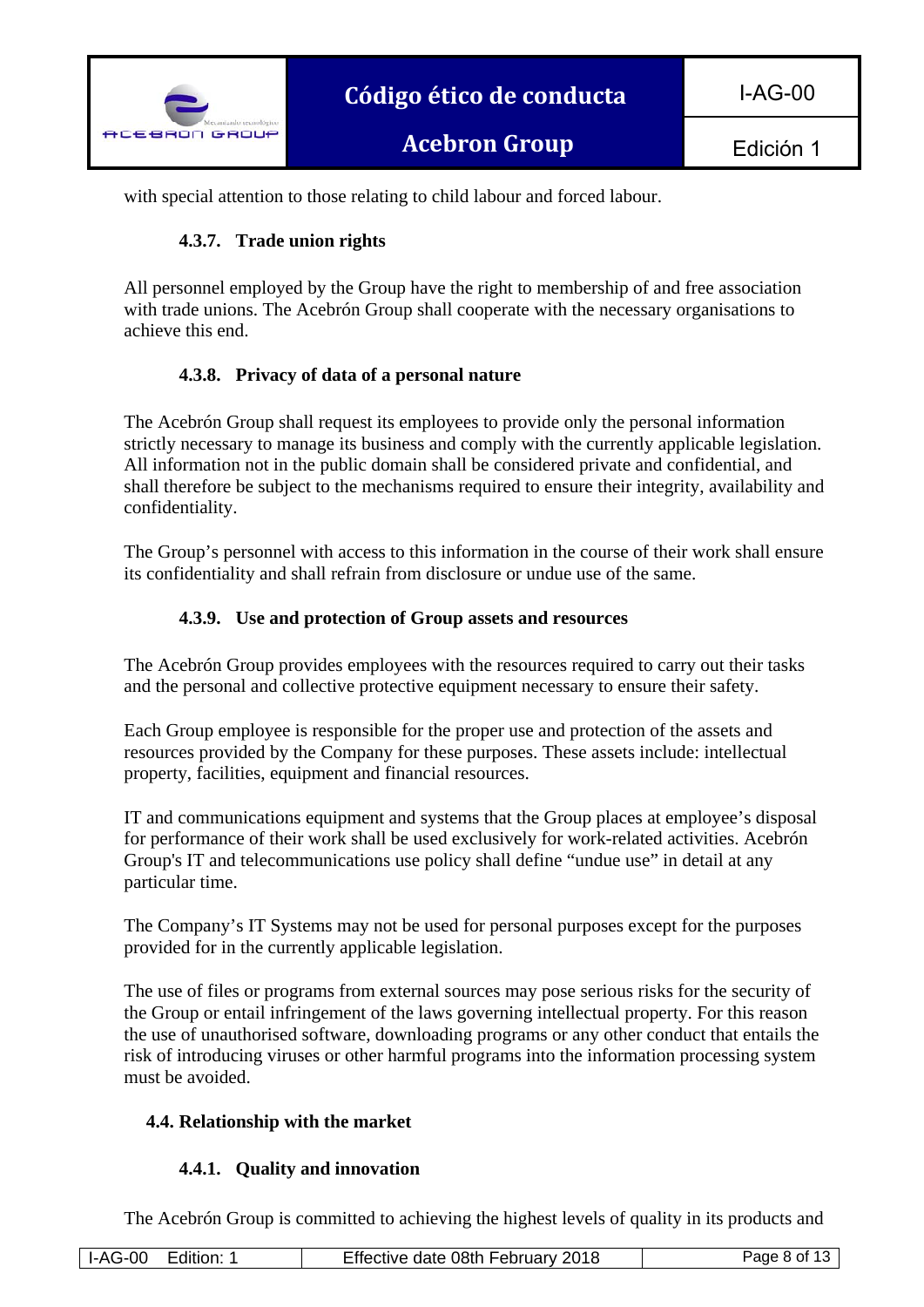

I-AG-00

**Acebron Group**

services. To do so, the Group provides its employees with the best and most advanced technical knowledge, technologies and material means possible and encourages employee involvement in the innovation process.

In turn, the Group's employees are expected to work to achieve this objective with due diligence, commitment and initiative, always responding to the customer's needs and endeavouring to fulfil their expectations.

# **4.4.2. Transparency and accuracy of information**

The Acebrón Group undertakes to report Corporate information fully and truthfully in such a way as to enable shareholders, analysts and other stakeholders to obtain a true and faithful image of the business situation of the Group.

Group personnel shall ensure that all financially significant transactions that they perform on behalf of the Company are recognised in the accounting records in a clear and unequivocal manner that provides a true image of the transactions involved. The generally accepted accounting standards and criteria shall be applied, financial reports shall be comprehensive and accurate and adequate internal audit procedures shall be implemented to ensure that financial reporting and accounting in general are carried out in accordance with the currently applicable accounting-related legislation.

Conduct designed to evade tax obligations or to profit from transactions on behalf of the Treasury of the Social Security or the Tax Authorities are strictly and expressly prohibited.

# **4.4.3. Transaction management aimed at preventing illegal payments**

In order to prevent illegal payments, the following criteria shall be applied to all transactions involving group funds:

- ‐ the transaction must be related to the corporate mission or to an activity within the corporate social responsibility framework;
- ‐ it must be duly authorised;
- ‐ it must be properly documented and recognised on the accounting record and the stated purpose of the transaction must coincide with its real purpose;
- ‐ the amount paid out must be reasonably proportional to the service provided or the product acquired. Special attention shall be paid to extra payments not provided for under the associated agreements or contracts.

# **4.4.4. Confidentiality**

Information is one of the Group's main assets in the management of its business activities.

|  | Edition: 1<br>I-AG-00 | Effective date 08th February 2018 | Page 9 of 13 l |
|--|-----------------------|-----------------------------------|----------------|
|--|-----------------------|-----------------------------------|----------------|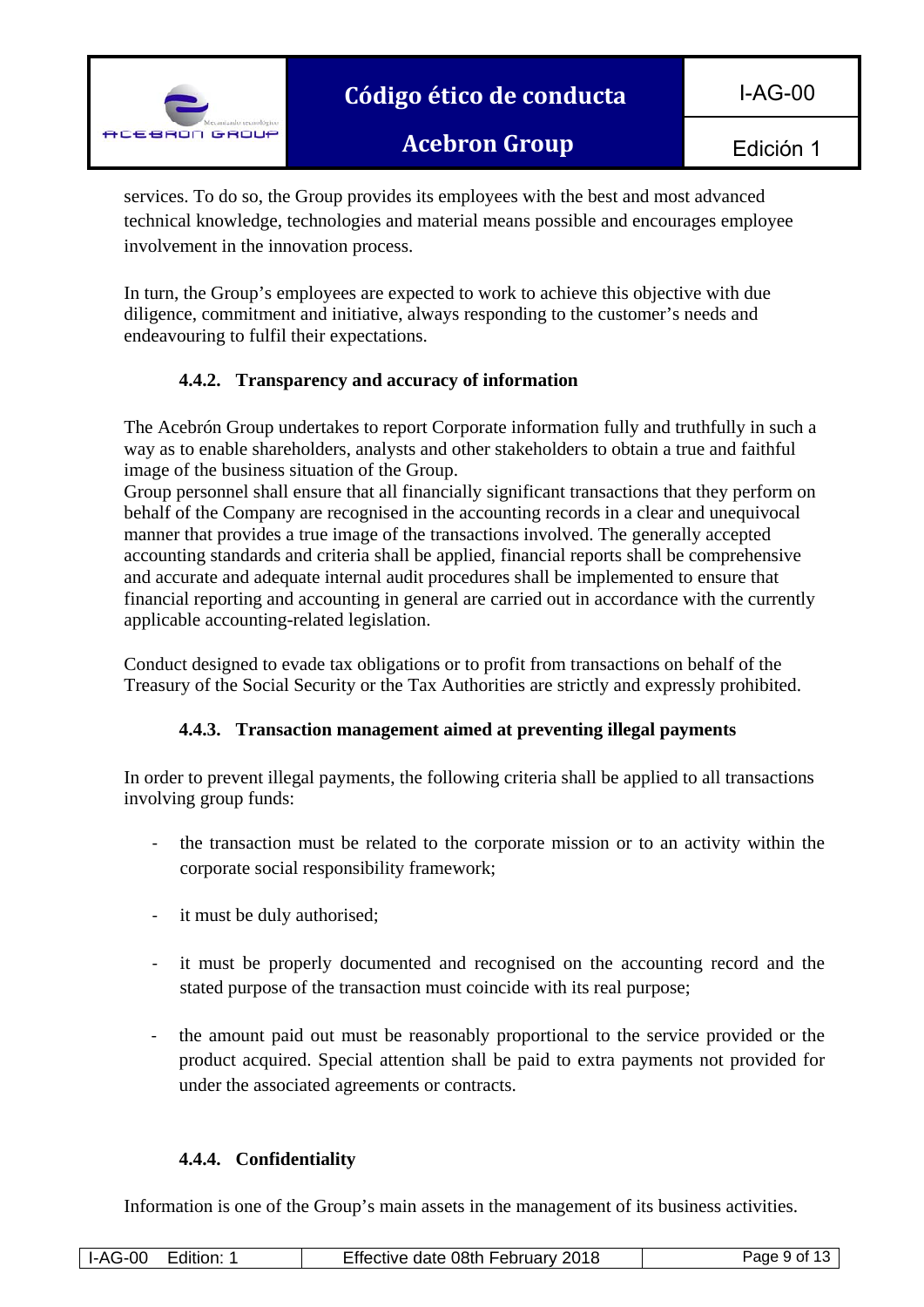

All people that make up the Acebrón Group shall use this resource with the utmost caution, preserving its integrity, confidentiality and availability and minimising the risk of undue internal or external disclosure and/or misuse.

# **4.4.5. Respect for free competition and market behaviour**

The Acebrón Group undertakes to compete in the markets and drive free competition for the benefit of communities and users, to comply with the applicable legislation in all countries where it operates, avoiding measures that entail abuse or infringement of free competition.

Group employees shall avoid all conduct that may constitute abuse or unlawful restriction of free competition.

# **4.4.6. Relationship with suppliers and contractors**

The process leading to selection of suppliers and contractors shall be carried out under fair, objective and impartial criteria.

The Acebrón Group personnel responsible for these processes shall apply the criteria of quality, delivery time and cost, always acting in defence of the interests of the Group. They shall also foster knowledge of this Code among suppliers and contractors to facilitate more effective application of the principles it contains.

In the area of private business relationships, it is prohibited to offer illegal advantages to employees of other companies who are responsible for the purchase or procurement of goods or services with the aim of persuading them to acquire our products or services to the detriment of our competitors, thus betraying the trust placed in them by their employers. Gifts and presents, entertainment and other incentives to employees or executives of other companies outside the general scope of Group policy are also prohibited.

#### **4.4.7. Prevention of money laundering**

The Acebrón Group shall establish business relationships only with customers and partners based on their professional competence. The aim of this measure is to prevent money laundering.

In transactions or activities where a risk of money laundering is detected, the Group shall take compliance measures, identifying the customer involved and cooperating with the competent authorities.

#### **4.5. Community relations**

#### **4.5.1. Environmental protection**

The Acebrón Group is firmly committed to protection of and respect for the environment and therefore conducts its business under the criteria of minimising negative environmental impacts and preventing pollution, promoting R&D+i to improve its processes and ensuring proper training of its employees and partners on responsible environmental management of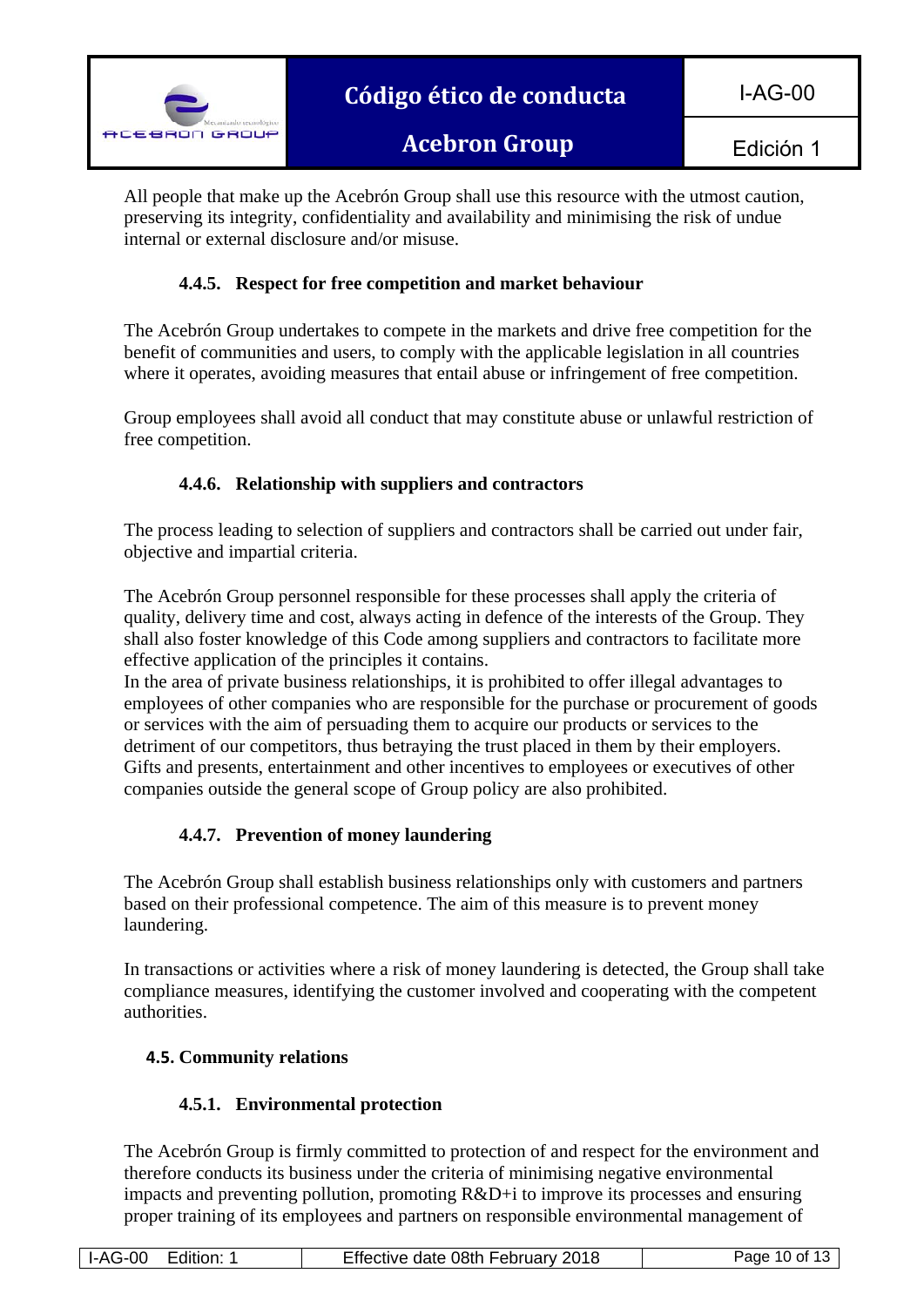

# **Código ético de conducta**

**Acebron Group**

I-AG-00

the activities, the associated environmental hazards and optimal management of the natural heritage. Group employees in turn shall protect and respect the environment and minimise negative impacts on the same, work with the highest possible energy efficiency, respect for the natural resources and preservation of biodiversity, putting the knowledge acquired into practice and keeping constant watch on implementation of the activities in which they participate.

# **4.5.2. Corruption**

Group managers, executives and other employees and external professionals who provide services to the Group shall refrain, in their relations with domestic, foreign or international procurement authorities, from acting to induce public servants to breach their duty of impartiality or to commit illegal acts.

The following prohibitions derive from the aforesaid duty;

- ‐ Directly or indirectly offering public servants undue favours or advantages with the aim of persuading them to betray the trust placed in them by favouring the Acebrón Group is absolutely prohibited.
- ‐ Any behaviour or activity not included above intended to unlawfully influence the behaviour of a public official to adopt (or refrain from adopting) a decision that favours the Company.

 The Acebrón Group prohibits its employees or agents from making presents, providing entertainment or other attentions to public servants in excess of the equivalent of 100 euros in the local currency. This prohibition also includes people closely related to public officials by family ties or friendship.

# **4.5.3. Commitment to society**

Acebrón Group's commitment to society is embodied in the development and promotion of initiatives aimed at improving the quality of life of people in the communities where it operates and in the surrounding of its work centres. This commitment is put into practice through social action, sponsorship and patronage measures which are subject to strict protocols to ensure transparency. Each particular case requires the express written consent required by the Group's internal procedural rules.

The people who compose the group are expected to take a proactive and participatory attitude to this commitment to the community, especially with respect to social action. The sponsorship, patronage or other initiatives in the field of social action fostered by all the people that compose the Group must be carried out in accordance with the internal regulations in a transparent manner, without self-promotion by any of the people taking part and without attempting to affect the impartiality of any of the public servants involved. These measures may never be used as acts of electoral propaganda or as a means to surreptitiously bribe a public office-holder.

| I-AG-00<br>Edition: | Effective date 08th February 2018 | 11 of 1<br>Page |
|---------------------|-----------------------------------|-----------------|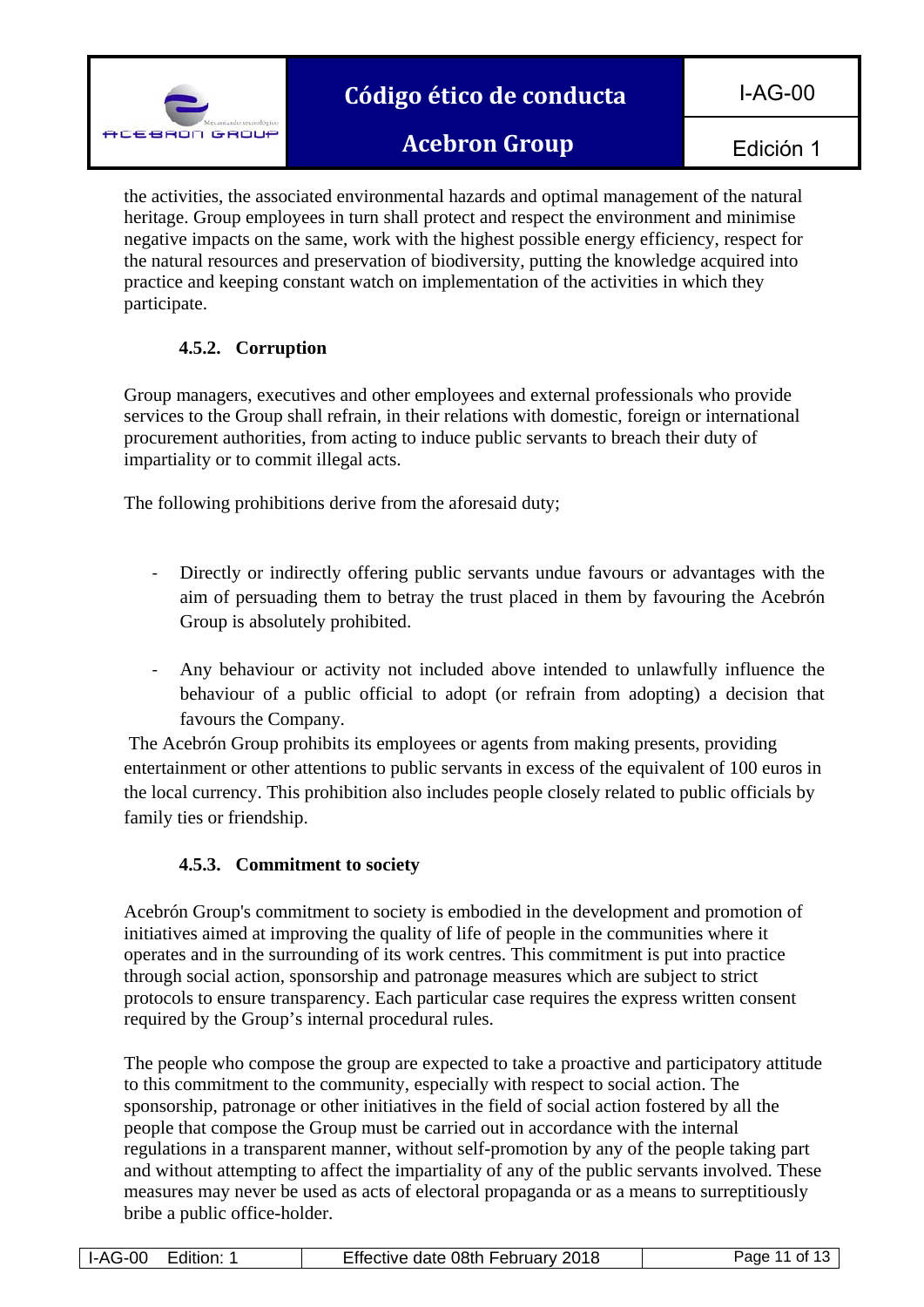

#### **5. Monitoring and control**

#### **5.1. Monitoring Committee**

A Monitoring Committee, a body that will consist of three members to be appointed by the Chairman of the Board of the majority interest of the Acebrón Group, has been set up to ensure compliance with this Code, resolve discrepancies concerning its interpretation and to adopt measures necessary to ensure its efficient operation. The Monitoring Committee will consist of:

‐ Rebecca Acebron San Miguel

‐ Sonia Manuel López

 $\overline{\phantom{a}}$ 

‐ Mª José Franco Castro

# **5.2. Ethical Communication Channel**

The Acebrón Group greatly appreciates the aid of managers and employees who report behaviour that infringes the provisions of this Code.

Reports of code violations, in addition to helping to detect irregularities, are an essential tool to enable full implementation of the Code and to ensure continuous improvement in the hazard prevention and quality standards here at the Acebrón Group. No worker should consider that he/she is acting in the interests of the Company by concealing and act or incident infringes the law or the Code.

The activity of the Acebrón Group may give rise to new conflicts and ethical dilemmas where the provisions of this Code are not always easy to apply. These questions should be referred to the Monitoring Committee through the established channels for the purpose.

The Monitoring Committee arbitrates the Acebrón Group's Ethical Communication Channel so that all employees and other stakeholders can make queries regarding professional practices or to report possible infringements or breaches of the Code, ensuring that those who use the communication channel can do so in the strictest confidentiality.

Likewise, complaints and reports are treated by procedures that constitute a detailed analysis of the alleged infringement of the Code and respect for the people allegedly involved in commission of the same.

The Ethical Communication Channel is accessible via e-mail or postal mail:

- ‐ by sending an e-mail to: codigoetico@acebrongroup.com
- ‐ Or by writing a letter to: Canal Ético de Comunicación del Grupo Acebrón, Pol. Ind. Penapurreira, C/ Toxo Verde, Parcela A2, 15320, As Pontes (A Coruña, Spain)

| <b>I-AG-00</b> | Edition: | Effective date 08th February 2018 | Page 12 of 13 |
|----------------|----------|-----------------------------------|---------------|
|----------------|----------|-----------------------------------|---------------|